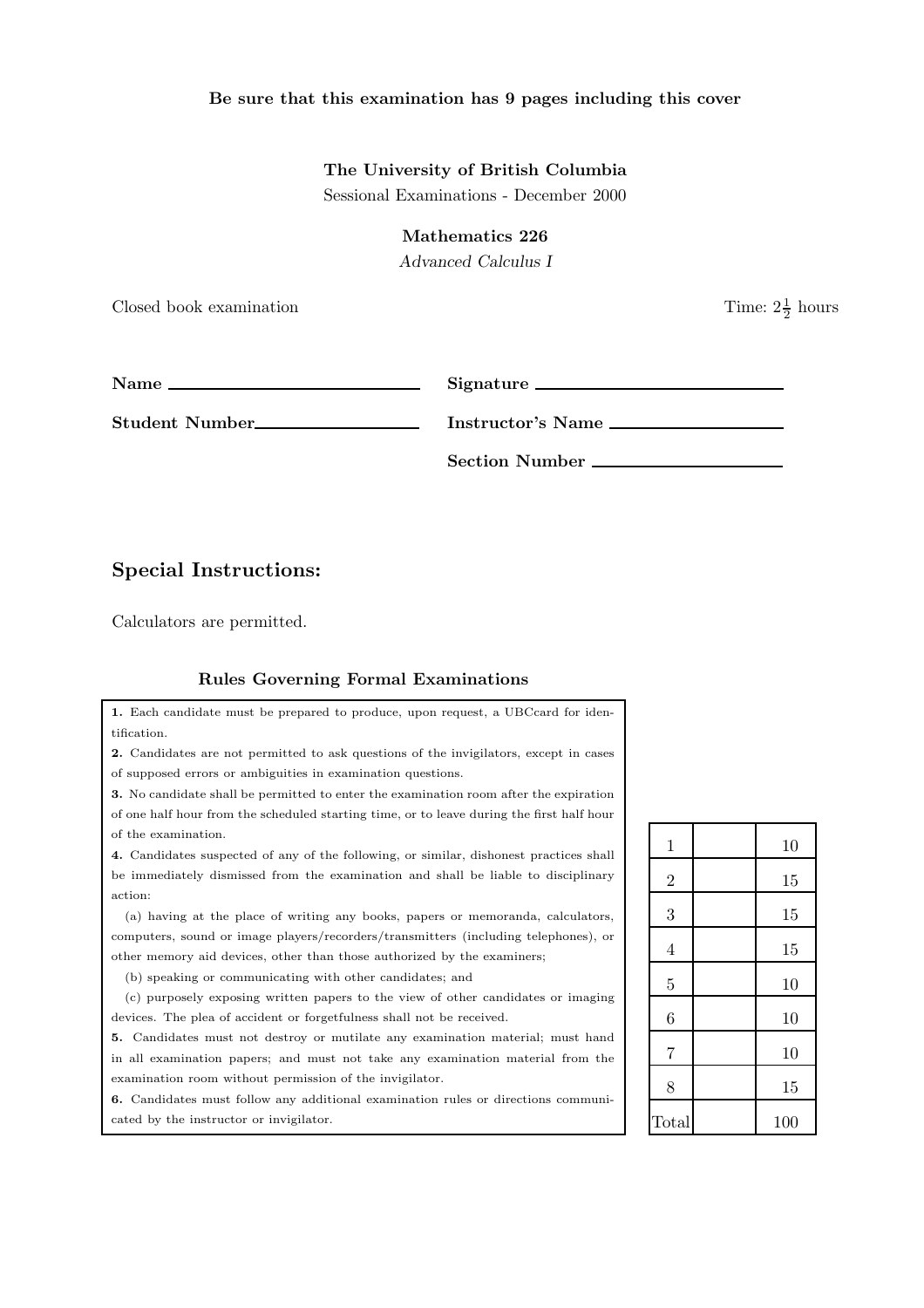Marks

- [10] **1.** Let S be the surface  $x^2 + 4y^2 9z^2 = 1$ .
	- a) Sketch the surface.
	- b) Find the equation of the tangent plane to the surface at  $(1, 3, 2)$ .
	- c) Suppose that a smooth curve C lies on the surface and passes through the point  $(1, 3, 2)$ . Suppose also that the tangent line L to the curve C at  $(1,3,2)$  intersects the x-axis at some point Q. Determine the coordinates of Q.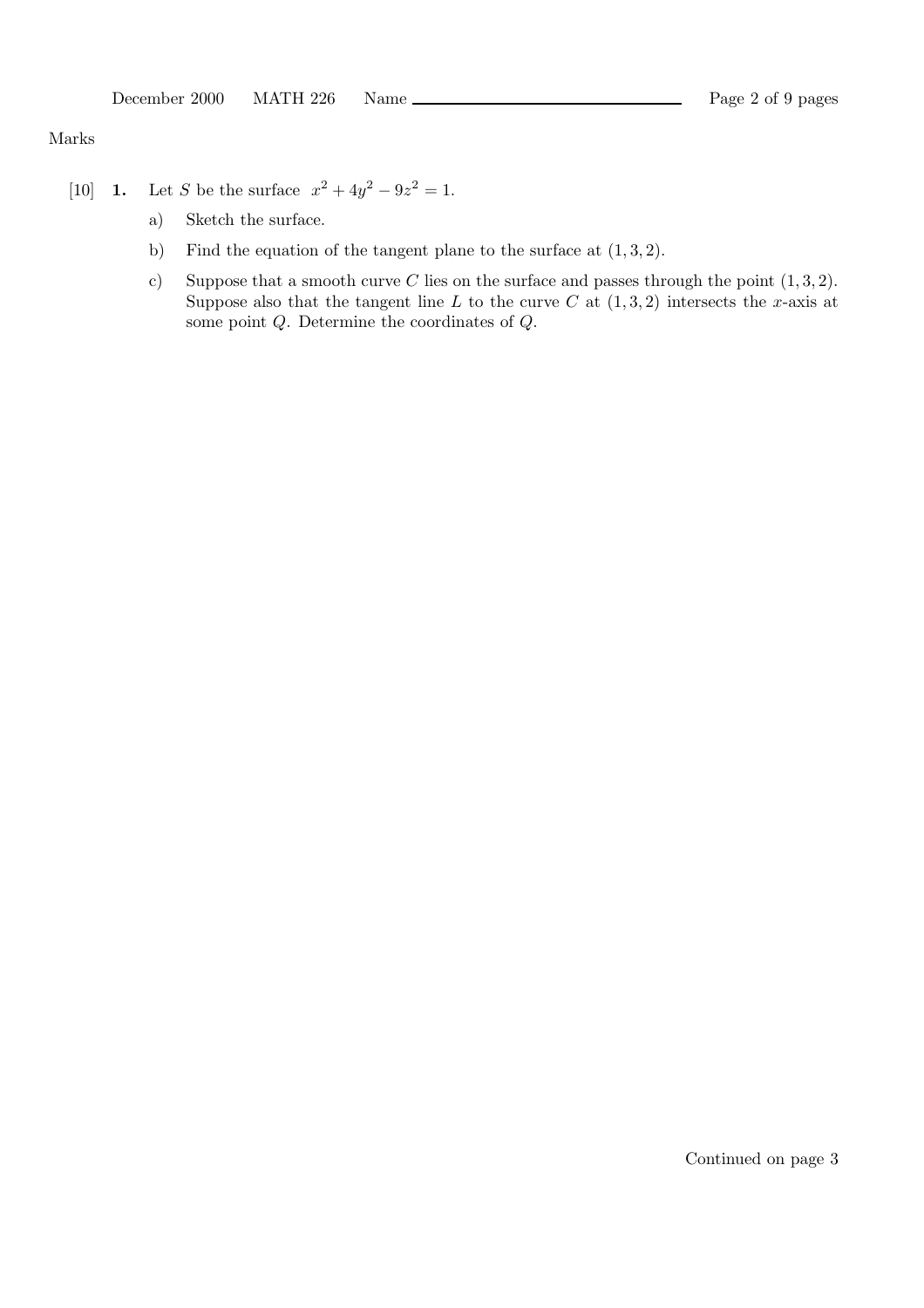[15] **2.** The height of land in the vicinity of a hill is given, in terms of horizontal coordinates  $(x, y)$ , by

$$
h(x,y) = \frac{12000}{x^2 + 2x + 4y^2 + 11}
$$

A parking lot is to be built at (4, 5) and a hiking trail is to be made. The trail is to start at the parking lot and take the steepest route to the top of the hill.

- a) Draw a contour map showing the height of land in the vicinity of the hill. On your map, draw and label a few contour lines, the trail and the parking lot.
- b) The  $(x, y)$  coordinates of each point on the trail obey  $y = a(x+1)^b$  for some constants a, b. Determine a and b.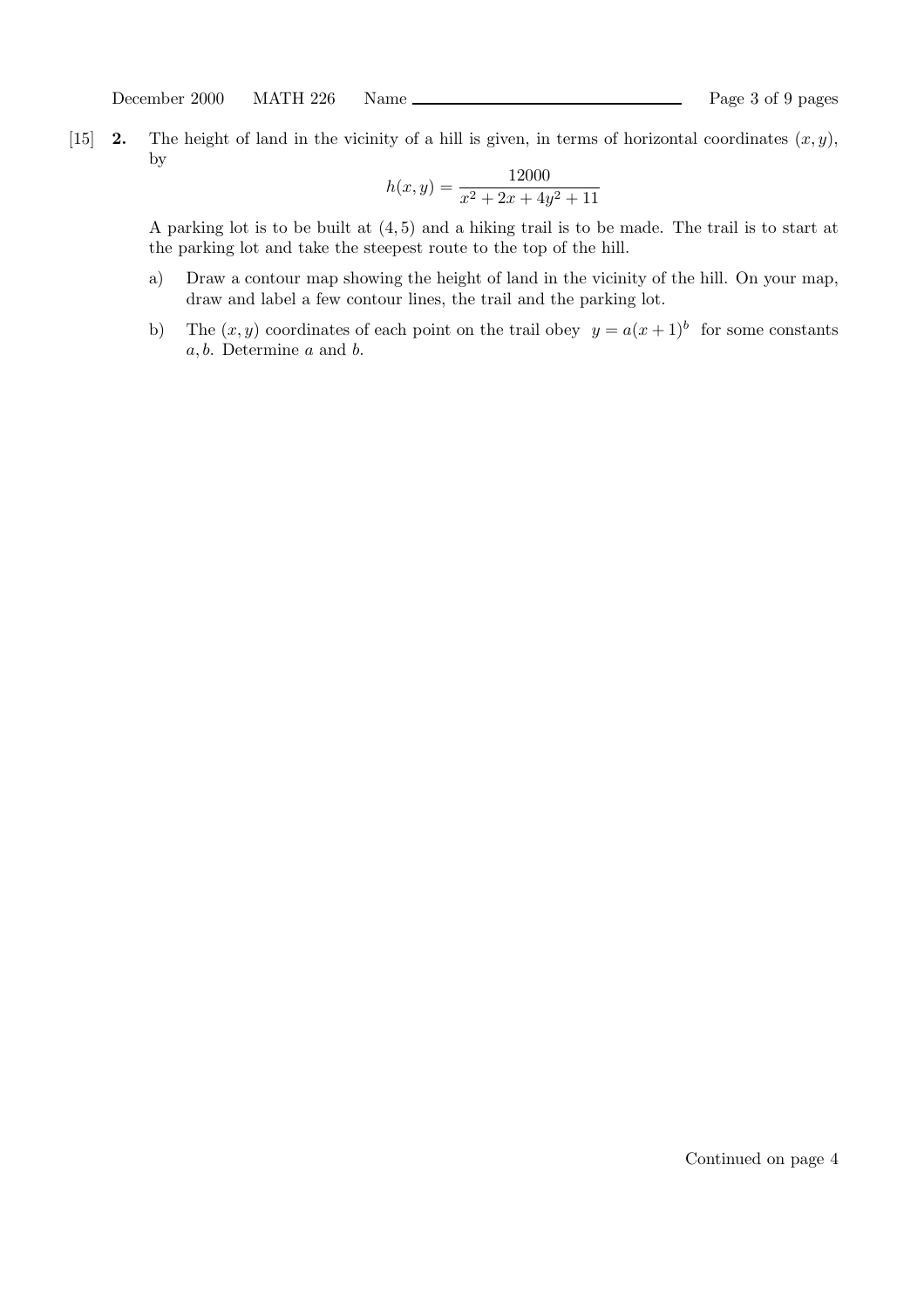December 2000 MATH 226 Name <u>estimate and the control of</u> Page 4 of 9 pages

[15] **3.** Let  $f(x,y) = (4x^2 - y^2)e^{-x^2 - y^2}$ .

- a) Find the maximum and minimum values of  $f(x, y)$  on the  $xy$ –plane.
- b) Find the maximum and minimum values of  $f(x, y)$  on the pie–shaped region  $0 \le y \le 3x$ .

Continued on page 5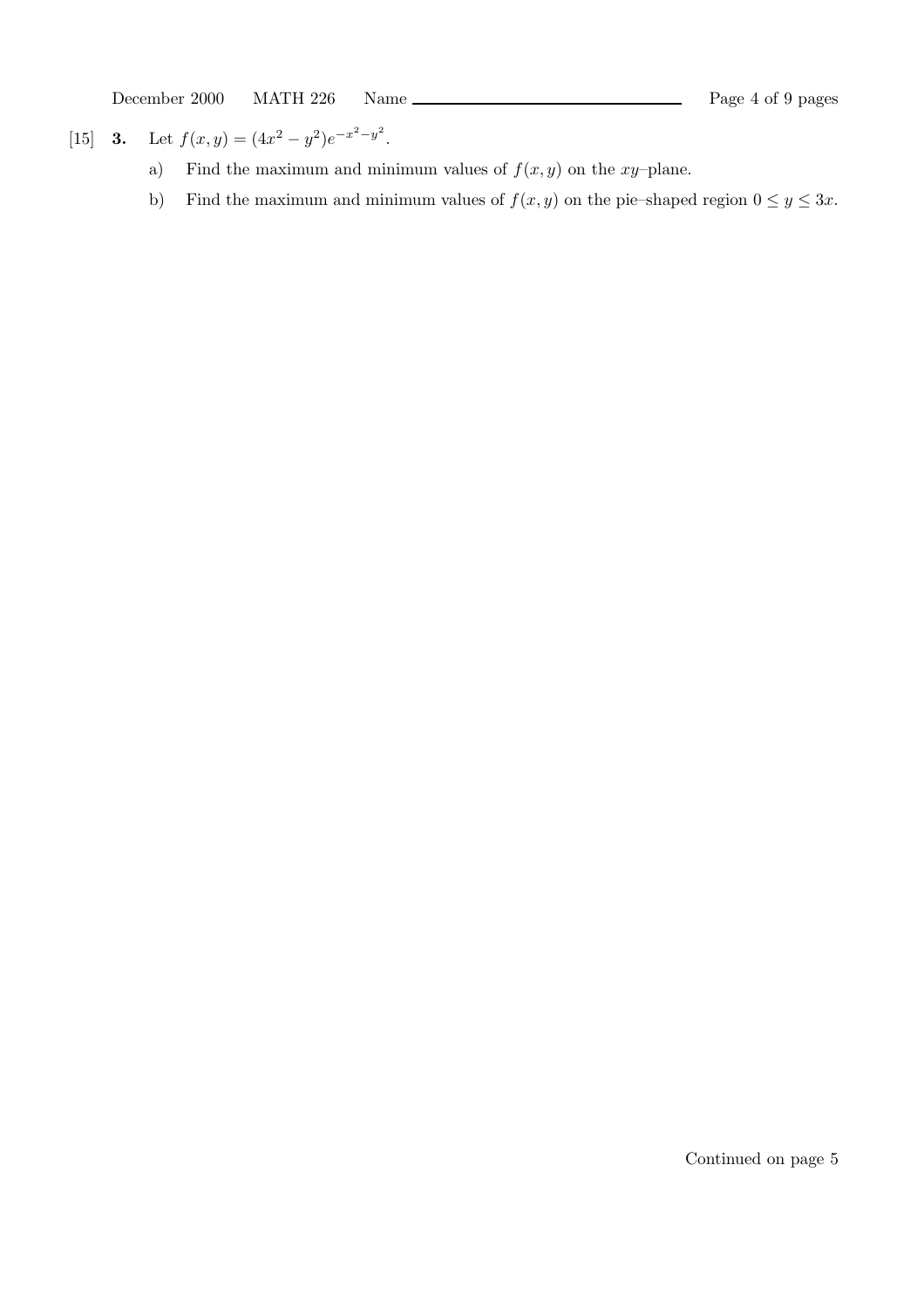December 2000 MATH 226 Name <u>estimate and the control of</u> Page 5 of 9 pages

[15] **4.** Find the points on the ellipsoid  $x^2 + y^2 + z^2 + xy + yz = 24$  which are farthest from the xy–plane.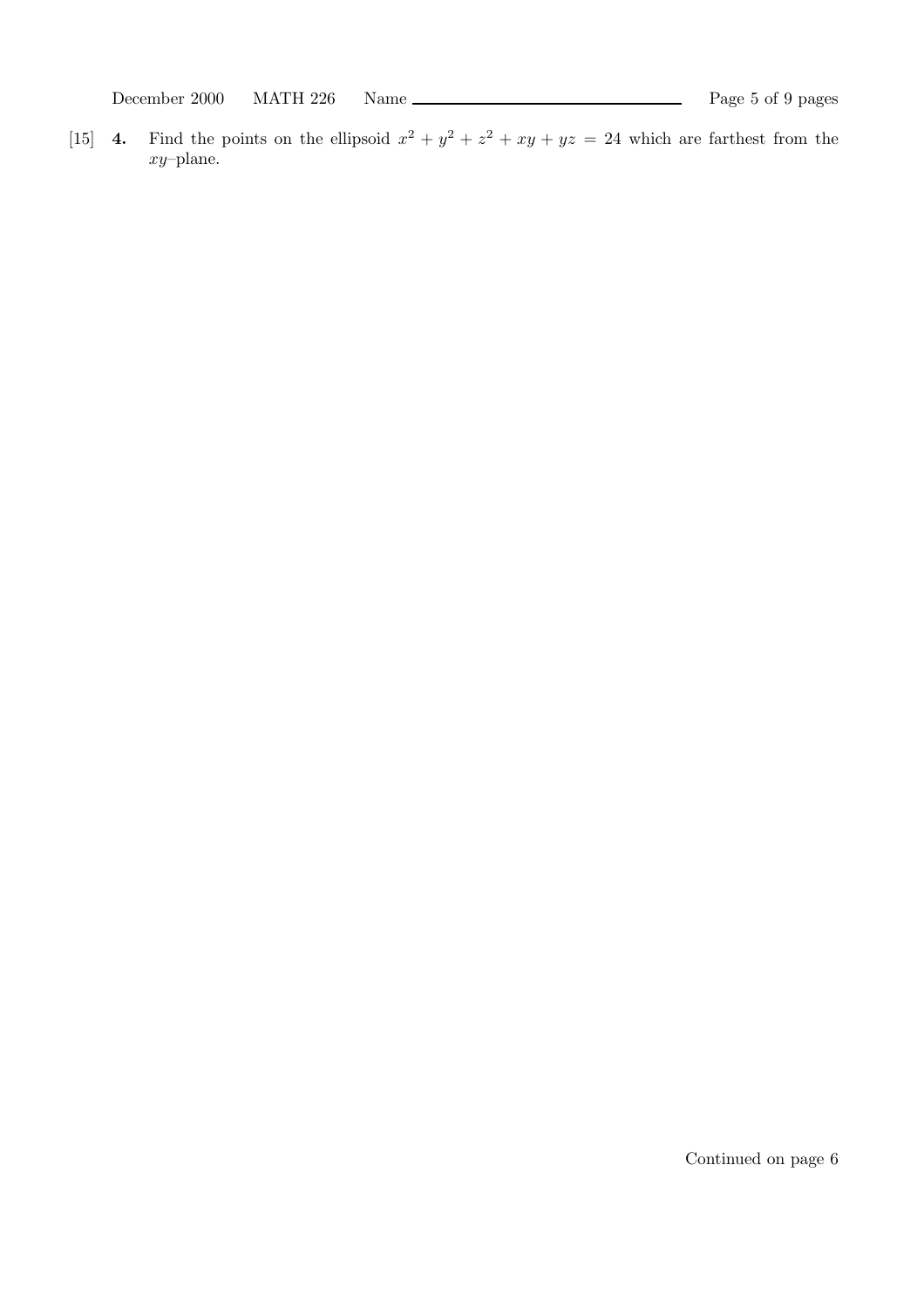December 2000 MATH 226 Name <u>Constantine and the Page 6 of 9</u> pages

[10] 5. Reverse the order of integration of

$$
\int_0^4 dy \int_0^{\sqrt{y}} dx \frac{e^x}{4-x^2} + \int_4^8 dy \int_0^{\sqrt{8-y}} dx \frac{e^x}{4-x^2}
$$

and then evaluate the integral.

Continued on page 7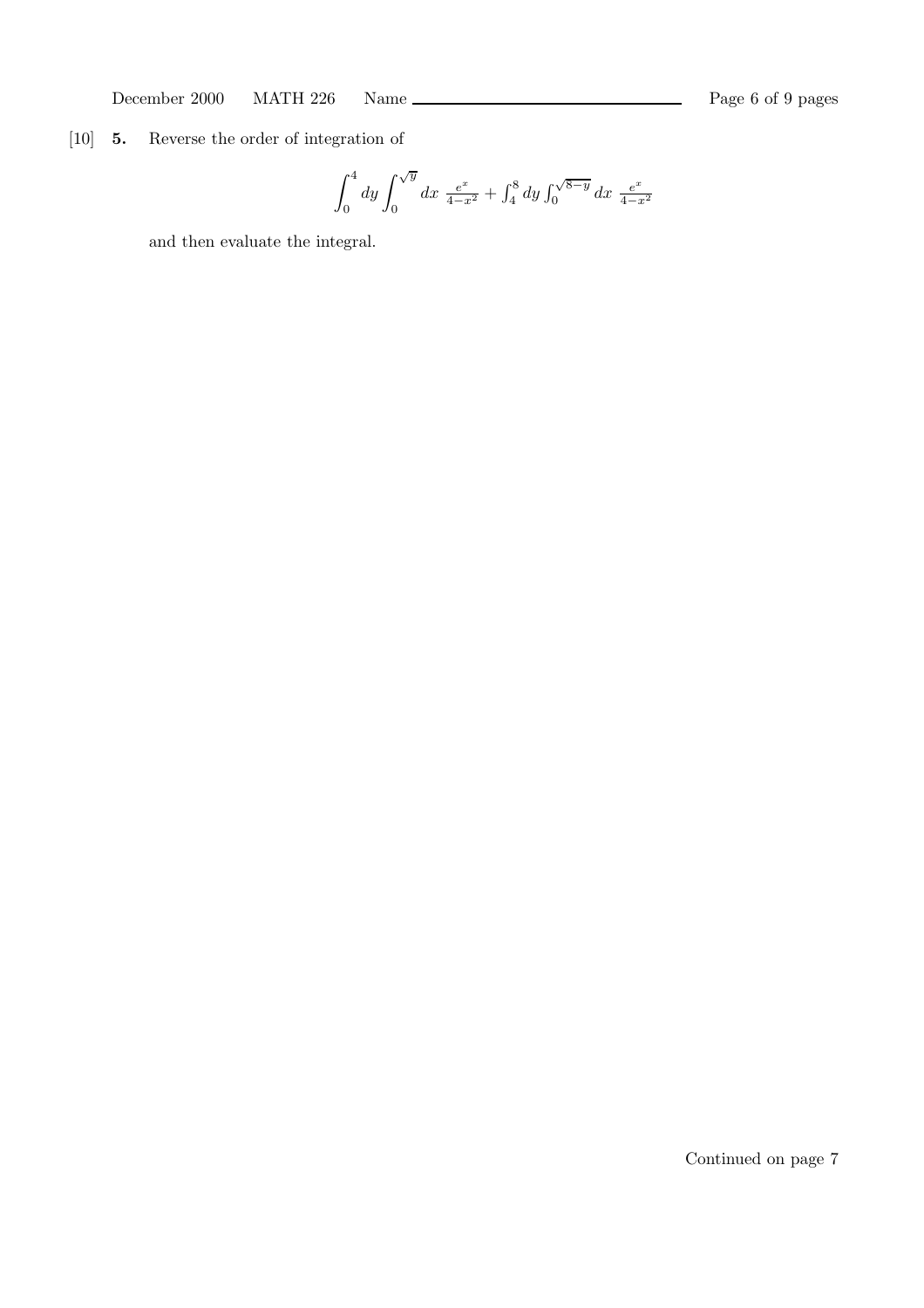December 2000 MATH 226 Name Page 7 of 9 pages

[10] 6. Express the area below the curve  $r = e^{\theta}$ ,  $0 \le \theta \le \pi$  and above the x axis as a double integral in polar coordinates. Give an equivalent double integral with the order of integration reversed. Evaluate the area.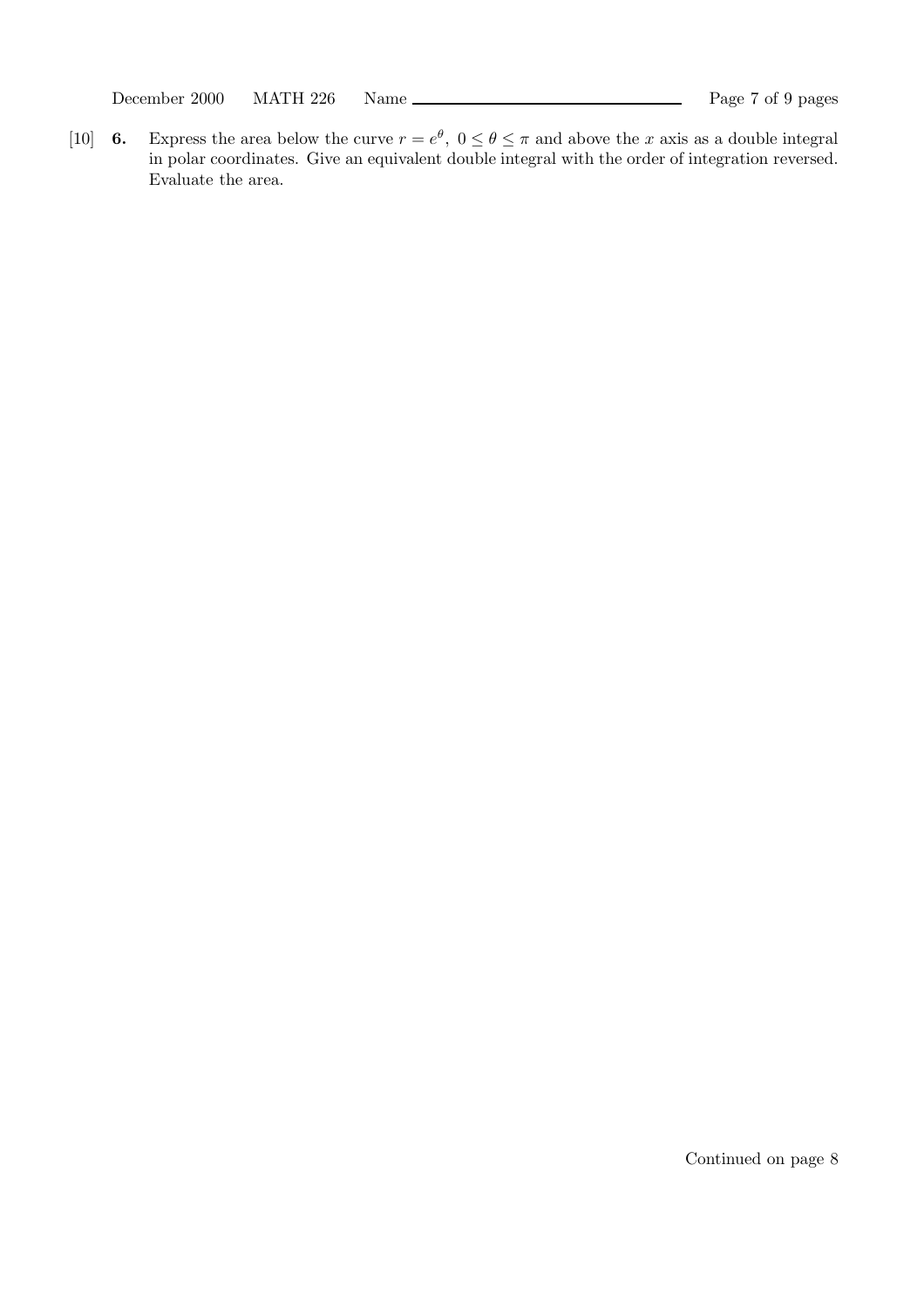December 2000 MATH 226 Name <u>Constantine and the Page 8 of 9</u> pages

[10] 7. Evaluate  $\iiint_V z^2 dx dy dz$ , where V is the part of the region inside  $x^2 + y^2 + z^2 = a^2$  that satisfies  $x \geq 0$ ,  $y \geq 0$  and  $z \geq \sqrt{\frac{x^2+y^2}{3}}$  $rac{+y}{3}$ .